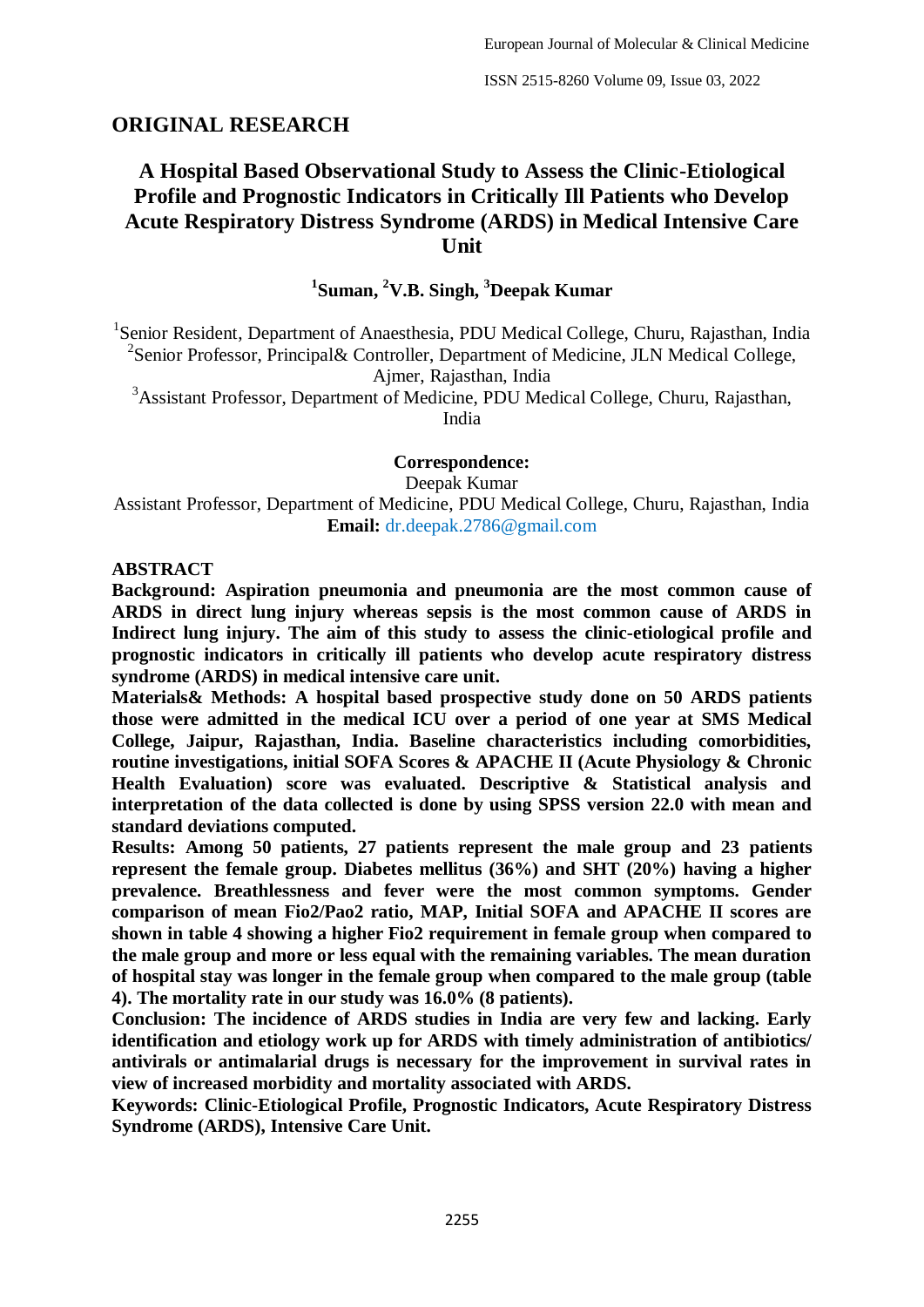#### **INTRODUCTION**

ARDS is associated with high mortality and timely management of a critical team in the aspect of intensive invasive monitoring, sepsis control, requirement of ventilator support like prone ventilation sometimes is beneficial and can improve the patient outcome.<sup>1</sup>

Aspiration pneumonia and pneumonia are the most common cause of ARDS in direct lung injury whereas sepsis is the most common cause of ARDS in Indirect lung injury. Malaria, dengue, leptospirosis are some other causes of ARDS due to infections in the tropical region. 2,3

ARDS is a progressive inflammatory lung injury in patients with hypoxemic respiratory failure. Patients are detected by acute respiratory failure refractory to oxygen supply, bilateral lung infiltrates with decreased lung compliance in absence of cardiac failure according to the American –European Consensus Conference. <sup>4</sup> ALI/ARDS results from various direct/ indirect lung injuries and have a high mortality rate. Northern, South and Western parts of India have mortality rates of 47.8%, 36.6% and 57% accordingly. 5

ARDS involves a complex and combined reaction of local and systemic factors. Diffuse alveolar damage consists of endothelial injury and neutrophilic activation causing non cardiogenic pulmonary oedema and atelectasis.<sup>6</sup>

The main differential diagnosis of ARDS include cardiogenic pulmonary oedema, acute eosinophilic pneumonia and acute interstitial pneumonia sometimes make it undifferentiated from ARDS mimicking condition such as acute cryptogenic pneumonia which is usually uncommon. Extra pulmonary ARDS causes are also co-existent which are diverse in nature and presents during the onset of illness. 7

Non -invasive ventilation is successful in most of the patients of ARDS and may or may not require depending on the clinical or lab results.<sup>8</sup> The aim of this study to assessed the clinicetiological profile and prognostic indicators in critically ill patients who develop acute respiratory distress syndrome (ARDS) in medical intensive care unit.

## **MATERIALS & METHODS**

A hospital based prospective study done on 50 ARDS patients those were admitted in the medical ICU over a period of one year at SMS Medical College, Jaipur, Rajasthan, India.

## **INCLUSION CRITERIA**

- 1. Patients fulfilling the American-European Consensus Conference criteria for Acute Respiratory Distress Syndrome
- Acute onset of bilateral infiltrates on chest X ray.
- PaO2 / FiO2 < 200.
- No Left Ventricular dysfunction ruled out by Echocardiograph.
- 2. Mechanically ventilated patients > 48 Hours.
- 3. Patients age >20 years.

## **EXCLUSION CRITERIA**

- Patients  $<$  20 years of age.
- Trauma and burns.
- Known previous lung pathology.

#### **METHODOLOGY**

Patients fulfilling the AECC (American-European Consensus Conference) criteria were selected. History, physical examination, chest radiographs and arterial blood gas analysis will be collected along with echocardiography.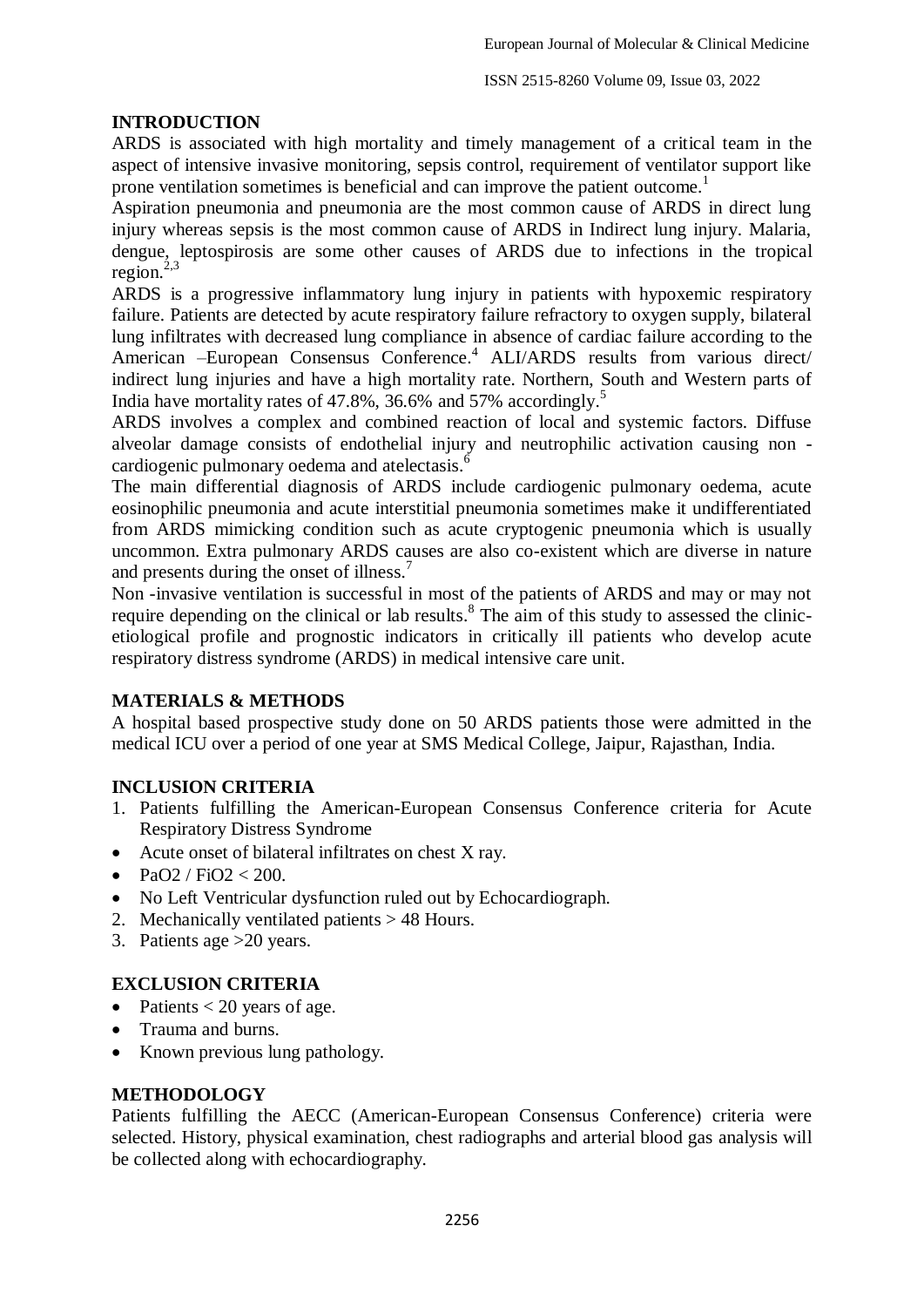## **SEVERITY SCORES**

The data collected was used to calculate the severity scores. The severity scores used in our study were as follows:

- 1. Acute Physiology and Chronic Health Evaluation (APACHE) II
- 2. APACHE III.
- 3. Sequential Organ Failure Assessment score (SOFA).
- APACHE II: APACHE II is a point score system based on the initial values of 12 routine physiologic measurements along with age and chronic health points. It provides a general measure of severity of disease and is used in the assessment of critically ill
- APACHE III: APACHE III scoring system uses 17 physiological and biochemical parameters along with age and comorbidities to assess the severity of the disease. The score can be used for predicting the risk of hospital mortality in critically ill patients
- SOFA score: The SOFA score is a simple and effective method to describe organ failure in critically ill patients. Regular scoring enables the clinician to assess patient condition and response to treatment.

### **STATISTICAL ANALYSIS**

Baseline characteristics including comorbidities, routine investigations, initial SOFA Scores & APACHE II (Acute Physiology & Chronic Health Evaluation) documentation in Microsoft excel sheet. Descriptive & Statistical analysis and interpretation of the data collected is done by using SPSS version 22.0 with mean and standard deviations computed.

### **RESULTS**

In this study about 50 patients were admitted with ARDS and classified based on American European Consensus Criteria Conference based on the inclusion and exclusion criteria. Among 50 patients, 27 patients represent the male group and 23 patients represent the female group. Diabetes mellitus (36%) and SHT (20%) having a higher prevalence. Breathlessness and fever were the most common symptoms (table 1).

| <b>Characteristics</b>     | No. of patients $(N=50)$ | Percentage |  |
|----------------------------|--------------------------|------------|--|
| <b>Sex</b>                 |                          |            |  |
| <b>Male</b>                | 27                       | 54%        |  |
| <b>Female</b>              | 23                       | 46%        |  |
| Co morbidities             |                          |            |  |
| <b>Diabetes mellitus</b>   | 18                       | 36%        |  |
| SHT                        | 10                       | 20%        |  |
| <b>Thyroid disorder</b>    | 5                        | 10%        |  |
| Seizure disorder           | $\overline{2}$           | 4%         |  |
| <b>Malignancy</b>          | 3                        | 6%         |  |
| <b>Smoking</b>             |                          | 2%         |  |
| <b>Alcohol</b>             | 4                        | 8%         |  |
| <b>Tobacco chewing</b>     |                          | 14%        |  |
| <b>Presenting complain</b> |                          |            |  |
| <b>Breathlessness</b>      | 47                       | 94%        |  |
| <b>Fever</b>               | 43                       | 86%        |  |
| Cough                      | 27                       | 54%        |  |
| <b>Others</b>              | 18                       | 36%        |  |

#### **Table 1: Characteristics of patients**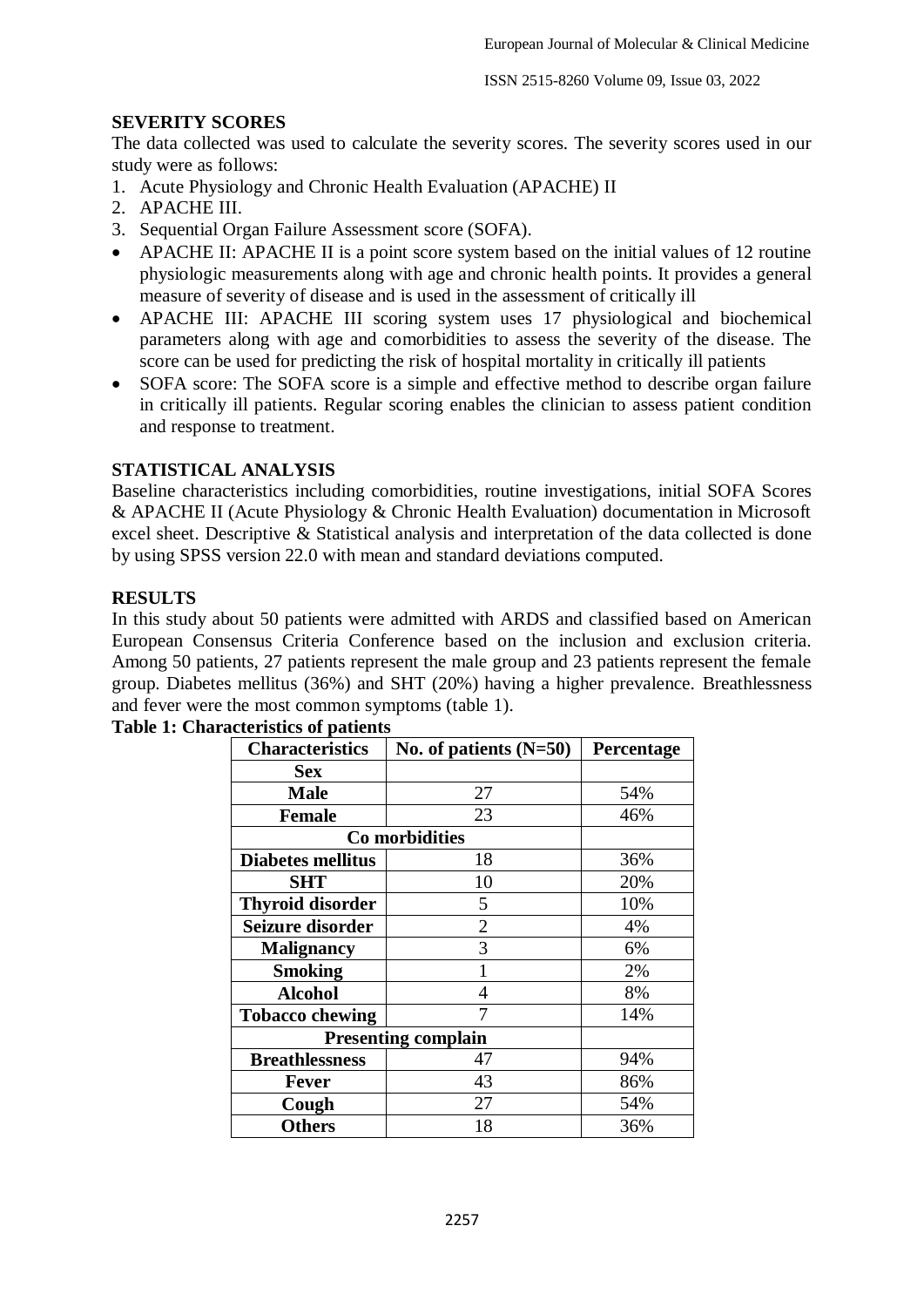ISSN 2515-8260 Volume 09, Issue 03, 2022

Majority of the cases in this study were of infective origin (47 /50). Infective etiology with H1N1 infection with 18 patients, culture positive organisms in 16 patients, dengue infection in 8 patients and scrub typhus infection in 5 patients (table 2,3).

|                  | <b>Etiology</b>         | No. of patients $(N=50)$ | Percentage |
|------------------|-------------------------|--------------------------|------------|
| <b>Infective</b> | <b>Dengue</b>           |                          | 16%        |
|                  | <b>H1N1</b>             | 18                       | 36%        |
|                  | <b>Scrub</b> typhus     |                          | 10%        |
|                  | <b>Culture positive</b> | 16                       | 32%        |
|                  | <b>Non-infective</b>    |                          | 6%         |

#### **Table 2: Etiology of patients**

#### **Table 3: Direct and indirect causes of lung injury**

|                        | <b>Causes</b>                      | No. of patients $(N=50)$    | Percentage |
|------------------------|------------------------------------|-----------------------------|------------|
|                        | <b>DIRECT INJURY</b>               |                             |            |
|                        | <b>Dengue</b>                      | 8                           | 16%        |
|                        | <b>H1N1</b>                        | 18                          | 36%        |
|                        | <b>Scrub typhus</b>                | 5                           | 10%        |
|                        | Candida                            | $\mathcal{D}_{\mathcal{L}}$ | 4%         |
| <b>Hospital</b>        | <b>Acinetobacter Baumanni</b>      | 5                           | 10%        |
| acquired               | K. Pneumoniae                      | 8                           | 16%        |
| pneumonia              | P. Aeuroginosa, K. Pneumoniae      |                             | 2%         |
| <b>INDIRECT INJURY</b> |                                    |                             |            |
| <b>Sepsis</b>          | E. coli                            | $\overline{2}$              | 4%         |
|                        | <b>Enterococcus Faecium</b>        | 2                           | 4%         |
|                        | K. Pneumoniae                      | 6                           | 12%        |
|                        | <b>Staph, Enterococcus Faecium</b> | 2                           | 4%         |

Gender comparison of mean Fio2/Pao2 ratio, MAP, Initial SOFA and APACHE II scores are shown in table 4 showing a higher Fio2 requirement in female group when compared to the male group and more or less equal with the remaining variables. The mean duration of hospital stay was longer in the female group when compared to the male group (table 4).

| <b>Severity scores</b>                  | Male $(N=27)$    | Female $(N=23)$   | <b>P-value</b> |
|-----------------------------------------|------------------|-------------------|----------------|
| $Fio2/PAo2$ ratio                       | $92.33 \pm 8.92$ | $101.54 \pm 7.86$ | $< 0.05*$      |
| <b>Mean Arterial pressure (MAP)</b>     | $76.82 \pm 6.48$ | $74.63 \pm 5.73$  | >0.05          |
| <b>Initial SOFA Score</b>               | $8.66 \pm 1.24$  | $8.43 \pm 1.12$   | >0.05          |
| <b>Initial APACHE II Score</b>          | $17.28 \pm 2.56$ | $14.35 \pm 2.73$  | >0.05          |
| <b>Duration of Hospital stay (Days)</b> | $14.23 \pm 2.27$ | $17.57 \pm 2.92$  | >0.05          |

**Table 4: The comparison of mean value of severity scores in male and female**

The mortality rate in our study was 16.0% (8 patients) (table 5). **Table 5: Outcome**

| <b>Outcome</b>  | No. of patients $(N=50)$ | <b>Percentage</b> |
|-----------------|--------------------------|-------------------|
| <b>Death</b>    |                          | 16%               |
| AMA             |                          | 16%               |
| <b>Improved</b> |                          | 68%               |

#### **DISCUSSION**

Majority of ARDS cases greater than 80% are caused by severe sepsis syndrome, bacterial pneumonia about 50 percent, trauma, aspiration of gastric contents, multiple transfusions and drug overdose. Surgical causes of ARDS are pulmonary contusions, multiple bone fractures, flail chest. Other uncommon causes are head injury, near drowning, toxic inhalation and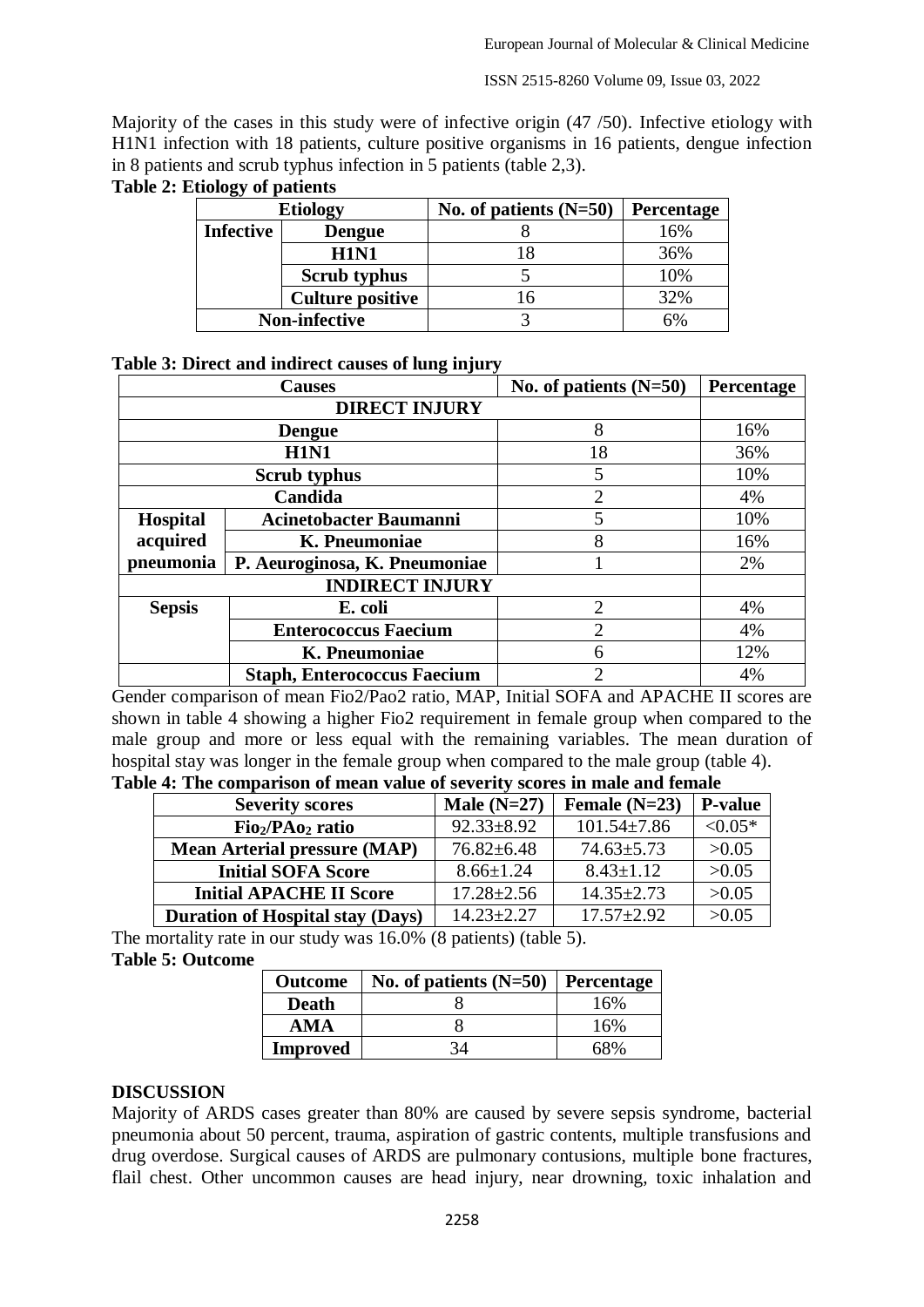burns. Direct causes of ARDS are primary from lung origin, examples – viral pneumonia or aspiration of gastric contents. Indirect causes of ARDS are sepsis, ingested toxins, hypotension.

In this study conducted with 50 patients, 27 patients were male and 23 were female. One such study conducted in Vanderbill university medical centre, Nashville showed predominance in male group of about 75% in that study. Gender categorization were taken into account for immunologic variation.<sup>9</sup> In one Indian study done by Agarwal et al during 2005<sup>2</sup> revealed female gender as a risk factor for mortality. In another study conducted by HUDSON et al showed no effect of gender association in patients presenting with ARDS.

In one study conducted, showed diabetes mellitus as a protective factor in development of ARDS.<sup>10</sup> In our study diabetes was not associated as a protective factor in the development of ARDS.

In an Egyptian study presence of hypothyroid in patients with respiratory failure was related to prolonged stay and increased period of intubation.<sup>11</sup> In our study 5 patients had thyroid disorders.

In another study Data from 14 ICU s were collected and showed that malignancies were associated with ARDS and 90% patients shared an infection related etiology with 1/3rd of them having fungal infections. $^{12}$ 

In our study 47 of the 50 patients had an infective etiology of ARDS and the remaining 3 patients had non-infective causes.

H1N1 ARDS was seen in majority of the patients and contributed to 18 of 50 patients in the study, followed by culture positive, dengue and scrub typhus ARDS with 16, 8 and 5 patients respectively. In another ICU study a higher incidence of ARDS wasnoted in 65.4%.<sup>13</sup> In an Indian study of  $H_1N_1$ from Kumar et al in 2012 showed 32patients having ALI and ARDS.<sup>14</sup> In our study there were 8 patients diagnosed as dengue related ARDS and it has a vast burden in the tropical countries with increased mortality.<sup>15,16</sup>

Acinetobacter Baumanni and klebsiella pneumoniae were the commonest organisms causing Hospital acquired pneumonia in our study. Escherichia coli (ESBL), enterococcus species, klebsiella pneumoniae and Acinetobacter species were the gram negative organisms causing sepsis and ARDS in our study.

The mean Fio2/Pao2 ratio, Mean arterial pressure, initial SOFA and APACHE II scores were done and categorized by gender basis. In the male group Mean Fio2/Pao2 ratio, mean arterial pressure, initial SOFA and APACHE II scores were 92.23, 77.82, 8.66, 17.28 and in the female group were 101.54, 74.63, 8.43 and 14.35 respectively. The mortality rate in our study was 16.0% (8 patients) and factors related to mortality were male gender, diabetes mellitus, H1N1 infection, severe sepsis and MODS.

## **CONCLUSION**

The incidence of ARDS studies in India are very few and lacking. Early identification and etiology work up for ARDS with timely administration of antibiotics/ antivirals or antimalarial drugs is necessary for the improvement in survival rates in view of increased morbidity and mortality associated with ARDS.

## **REFERENCES**

- 1. Singh P, Ramasethu R, Sharma A. Prone ventilation and critical care management of severe ARDS and multiorgan failure in a young patient. Medical journal, Armed Forces India. 2014 Jan;70(1):85.
- 2. Agarwal R, Aggarwal AN, Gupta D, Behera D, Jindal SK. Etiology and outcomes of pulmonary and extrapulmonary acute lung injury/ARDS in a respiratory ICU in North India. Chest Journal. 2006 Sep 1;130(3):724-9.